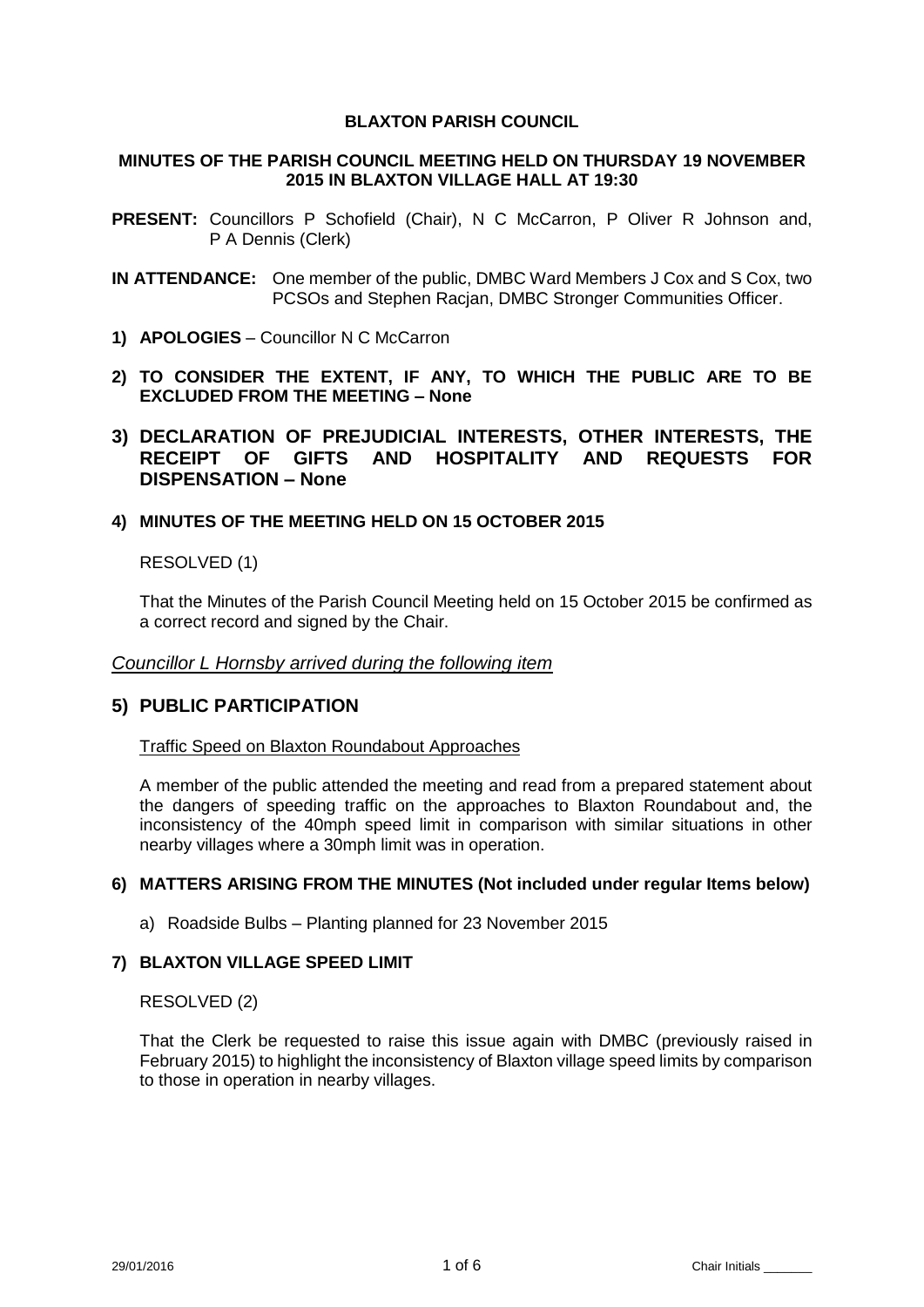## **8) DONCASTER SHEFFIELD AIRPORT**

### a) Training Flight Nuisance – Resolution 3

RESOLVED (3)

That it be noted that the Airport Noise Monitoring equipment was being calibrated following its previous use and would be located at Councillor Hornsby's address when available.

# **9) POLICING ISSUES**

The Police Community Service Officers explained in some detail about the impact of the drastic cuts on the provision of police services generally. Councillor Johnson asked why reports on monthly police activities were no longer provided and it was explained that this required Officer time to produce and could be no longer be justified.

RESOLVED (4)

That the Officers be thanked for attending and for their comments and, that the Council record its concern about the further erosion in Police Services in the area and the inability of the Police to find the £150 needed for the annual calibration of a speed gun funded by local communities.

## **10) DMBC COMMUNITIES EAST AREA TEAM ISSUES**

Stephen Racjan outlined the Communities Team activities in the area and highlighted the Seed Fund and Helping Hand Fund grant schemes which provided small grants to community groups.

### RESOLVED (5)

That the report be received with thanks and that the Clerk be requested to provide information about the grant funding schemes to the Village Hall Committee.

## **11) WARD MEMBERS**

Ward Members reported on discussions with DMBC Officers following the Parish Council's most recent request for a meeting with Officers in connection with planning applications relating to a property on Park Lane. The Officers had taken Ward Members through the planning history of the property and had also offered to do this with Parish Council representatives on a date to be decided.

### RESOLVED (6)

That the report be noted with thanks and that this matter be considered under Agenda Item 14(b) below.

### **12) PARISH COUNCIL USE OF FACEBOOK – Deferred to January meeting – Noted**

## **13) ACCOUNTS & FINANCIAL MATTERS**

a) November 2015 Payments

RESOLVED (7)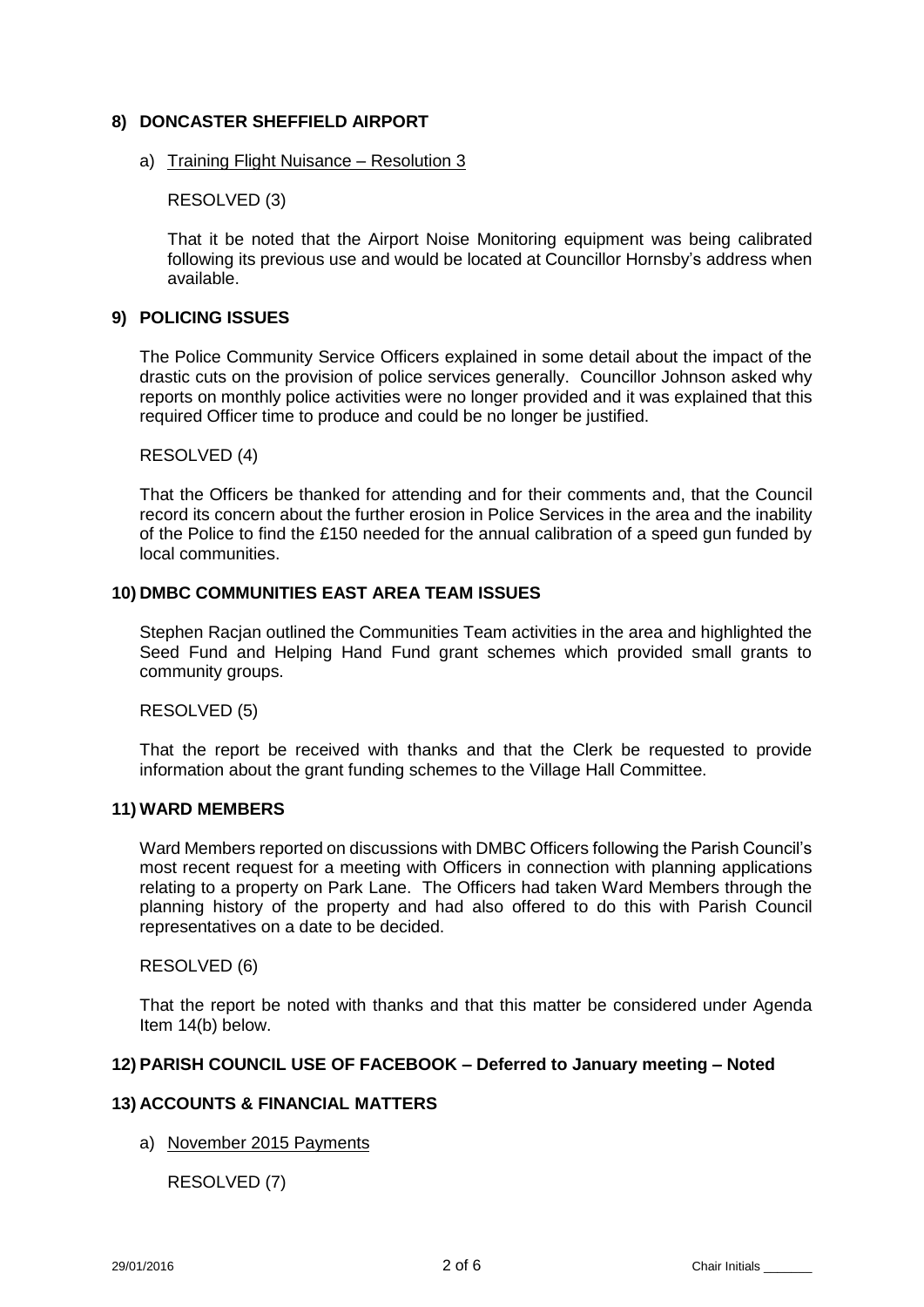That the following payments be approved: -

| <b>Payee/Invoice</b>        | <b>Description</b>                                                                                           | <u>Net</u> | <u>VAT</u>   | <b>Total</b> |
|-----------------------------|--------------------------------------------------------------------------------------------------------------|------------|--------------|--------------|
| $DMBC - 21750062$           | Dog Waste Bin collections<br>22/06/15 - 13/09/15 - 3 bins @<br>£5.15 each for 12 weeks                       | 185.40     | 37.08        | 222.48       |
| Need A Hand -<br>1612       | Autumn planting of three existing<br>planters and one additional planter<br>$-06/11/2015$                    | 346.00     | 0.00         | 346.00       |
| P A Dennis                  | Salary November 2015                                                                                         | 280.20     | 0.00         | 280.20       |
| P A Dennis                  | Office, Telephone, Broadband<br><b>Allowance November 15</b>                                                 | 23.60      | 0.00         | 23.60        |
| P A Dennis-<br>203006774465 | Reimbursement for 1&1 Website<br>Hosting costs 08/11/15 - 08/12/15                                           | 19.99      | 4.00         | 23.99        |
| P A Dennis                  | Reimbursement for 200 English<br><b>Blue Bells from Naturescape</b><br>17/10/15                              | 30.29      | 6.05         | 36.34        |
| P A Dennis                  | Land Registry Title and Map<br>07/11/15                                                                      | 6.00       | 0.00         | 6.00         |
| <b>HMRC</b>                 | <b>Month 8 Contributions</b>                                                                                 | 71.40      | 0.00         | 71.40        |
| DMBC-21791761               | Election Charges 7 May 2015                                                                                  | 89.45      | 0.00         | 89.45        |
| P A Dennis                  | <b>Information Commissioner's Office</b><br>- Data Protection Registration<br>16/11/15 - 15/11/16 Annual Fee | 35.00      | 0.00         | 35.00        |
|                             |                                                                                                              |            | <b>Total</b> | 1,134.46     |

b) Bank Reconciliation October 2015 – **Noted**

- c) Balances against Budgets to 10 November 2015 **Noted**
- d) Periodic Audit by Members to 31 October 2015 **Documents passed to Councillors Hornsby and Oliver**
- e) Ink and Paper used by Members Resolution 6

RESOLVED (8)

That it be agreed that Members could claim for the reimbursement of printing and paper costs in connection with their duties as a Parish Councillor subject to the provision of receipts for the cost of ink and paper purchased and a claim for reimbursement.

RESOLVED (9)

That the reimbursement of printing and paper costs to Members be kept under review.

- f) Wreath Retention System Resolution 7 **Work Ordered**
- g) Clerk and Responsible Financial Officer Review of Paid Hours

Council considered a report by the Clerk on the average weekly hours worked from December 2012 to date and during his previous employment from August 2005 to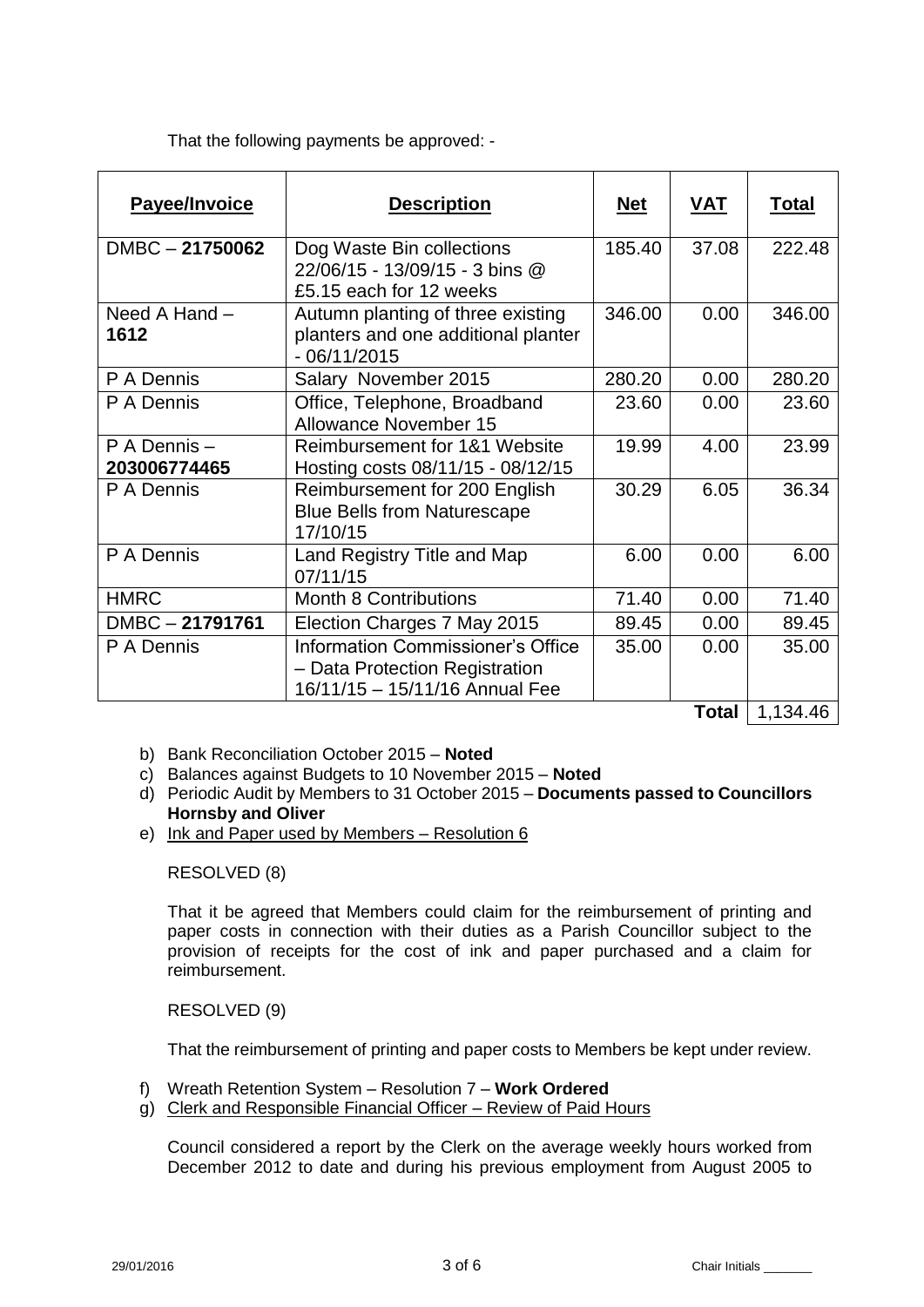January 2009. The Clerk answered Members' questions about the report after which he took no further part in the meeting.

### RESOLVED (10)

That the weekly hours paid to the Clerk be increased by two hours per week from 1 January 2016 and that the cost in the 2015/16 financial year be met from virement within the Administration Budget.

## h) Draft Budget 2016/17

RESOLVED (11)

That the Draft Budget for 2016/17, circulated by email on 17 November 2015 be approved subject to the correction of the proposed Precept for 2016/17 to £21,641 and the increase in the budget for the Clerk's salary to £5,403 to take account of the increase of two hours approved at Resolution (10) above.

## RESOLVED (12)

That any further budget changes be considered at the meeting of the Parish Council scheduled for 21 January 2016 prior to setting the Precept for 2016/17.

i) YLCA – Public Contracts Regulations – Contracts Finder User Guide - **Noted**

## **14) PLANNING**

a) Planning Application ES/3379 Develop a hydrocarbon wellsite and drill up to two exploratory hydrocarbon wells at land off Springs Road, Misson, Nottinghamshire DN10 6ET

RESOLVED (13)

That the Council objects to the traffic proposals in Planning Application ES/3379 because:

- the declared preference is for all development traffic to pass through Blaxton, which appears to be inconsistent with the original and more balanced spread outlined in the application;
- it appears that Blaxton residents, who will derive no benefit from this development, will suffer the majority of the inconvenience from the increased traffic flow;
- a substantial number of Blaxton residents live "off" the B1396 and A614 and require vehicle and pedestrian access to these roads to go about their daily business;
- the Council believes that the inconvenience, pollution, delay and risk should be more equally shared amongst communities in the villages surrounding this development.

### b) Planning Applications 15/02005/FUL and 13/00548/FUL – 62 Park Lane

RESOLVED (14)

That the Clerk be requested to accept the invitation to meet DMBC Officers to discuss the issues surrounding the current planning application and, that Councillors Hornsby and Johnson attend the meeting together with the Clerk.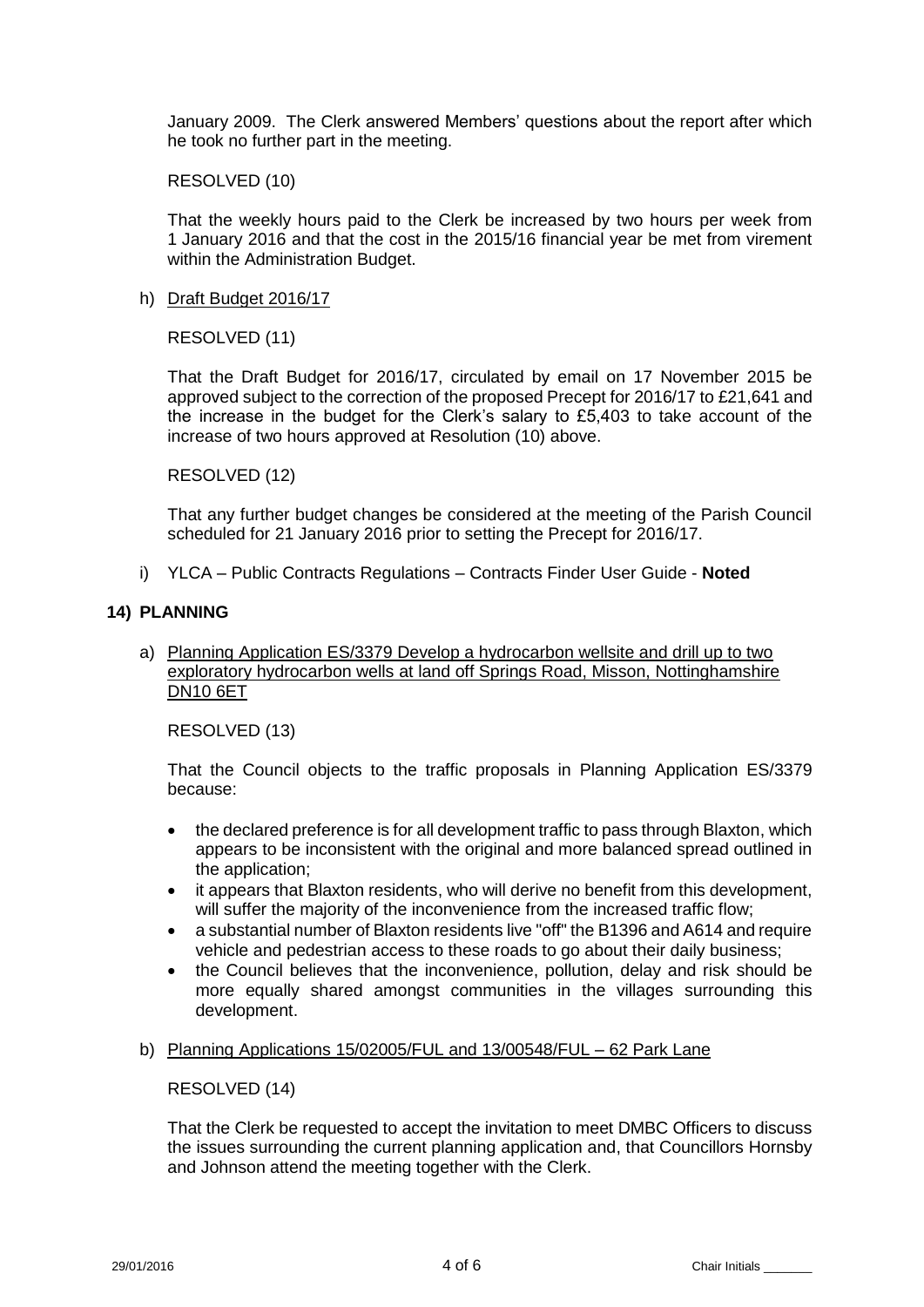c) Planning Application 15/01057/REMM – Land at Station Road Blaxton Doncaster DN9 3AQ – Possible use of Section 106 Funds Resolutions 9 and 10

## RESOLVED (15)

That it be noted that the Clerk had requested clarification from DMBC about the decision to award the Section 106 funds from this development to the Finningley and Blaxton Joint Playing Field which does not exist.

- d) Misson Springs Fracking Update **Noted**
- e) Summerfields Estate Green Space Resolution 11 **Noted**

## **15) CHAIR'S REPORT**

The Chair reported on the well-attended Service at the War Memorial on Sunday 8 November 2015 and the public footpath adjacent to Levels Lane. Councillor Hornsby also commented on the War Memorial Service and explained that there may be a need to review the Armistice Protocol.

## RESOLVED (16)

That the reports be noted and that an item to enable consideration of the Armistice Protocol be included on the Agenda for the meeting on 18 February 2016.

## **16) BLAXTON PLAYING FIELD – Noted that the tree adjacent to the entrance may need further pruning.**

## **17) BLAXTON VILLAGE HALL**

Councillor Johnson reported on a Village Hall Committee meeting held on 11 November 2015 where it was agreed to appoint a contractor to deal with the damp problems on the internal wall to the left of the main entrance at a cost of around £2,200.

# RESOLVED (17)

That the report be noted with thanks.

# **18) JOINT PLAYING FIELD**

- a) Agenda and Minutes for 3 November 2015 **Noted**
- b) Pavilion Update

RESOLVED (18)

That it be noted that: -

- the approval of the Section 106 grant application was still awaited from DMBC;
- the Architect had been advised that a strict tendering process in accordance with Finningley Parish Council Financial Regulations must be followed;
- observations on the final scheme and tenders would be sought from Blaxton Parish Council and the Joint Playing Field Association before a decision on awarding the contract was made by Finningley Parish Council.
- c) Public Spaces Protection Order Joint Playing Field **Noted**